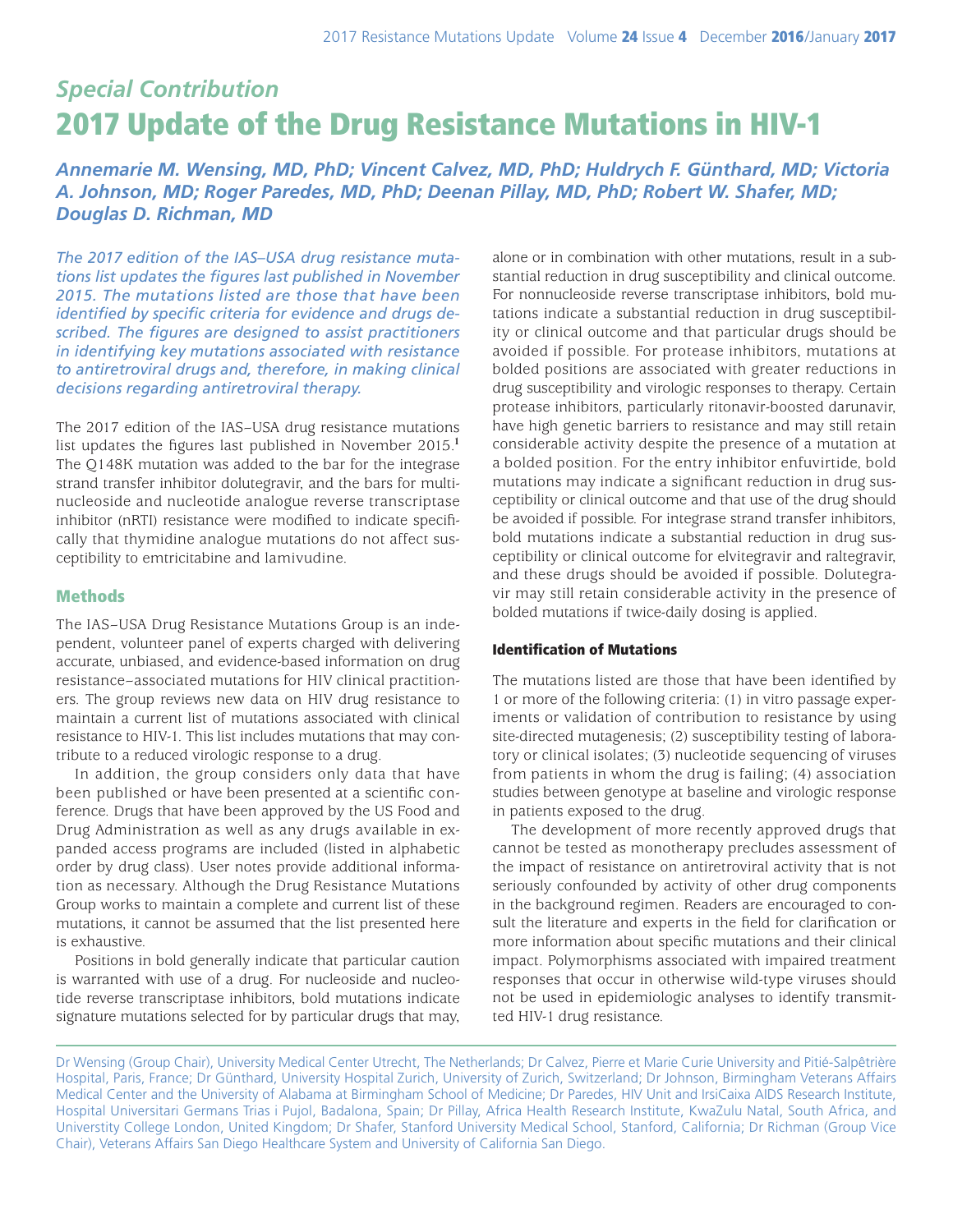## Clinical Context

The figures are designed for practitioners to use in identifying key mutations associated with antiretroviral drug resistance and in making therapeutic decisions. In the context of making clinical decisions regarding antiretroviral therapy, evaluating the results of HIV-1 genotypic testing includes: (1) assessing whether the pattern or absence of a pattern in the mutations is consistent with the patient's antiretroviral therapy history; (2) recognizing that in the absence of drug (selection pressure), resistant strains may be present at levels below the limit of detection of the test (analyzing stored samples, collected under selection pressure, could be useful in this setting); and (3) recognizing that virologic failure of the first regimen typically involves HIV-1 isolates with resistance to only 1 or 2 of the drugs in the regimen (in this setting, resistance emerges most commonly to lamivudine or emtricitabine or nonnucleoside analogue reverse transcriptase inhibitors).

The absence of detectable viral resistance after treatment failure may result from any combination of the following factors: the presence of drug-resistant minority viral populations, a prolonged interval between the time of antiretroviral drug discontinuation and genotypic testing, nonadherence to medications, laboratory error, lack of current knowledge of the association of certain mutations with drug resistance, the occurrence of relevant mutations outside the regions targeted by routine resistance assays, drug-drug interactions leading to subtherapeutic drug levels, and possibly compartmental issues, indicating that drugs may not reach optimal levels in specific cellular or tissue reservoirs.

For more in-depth reading and an extensive reference list, see the 2008 IAS–USA panel recommendations for resistance testing**<sup>2</sup>** and 2016 IAS–USA panel recommendations for antiretroviral therapy.<sup>3</sup> Updates are posted periodically at www.iasusa.org.

#### **Comments**

Please send your evidence-based comments, including relevant reference citations, to **journal"at"iasusa.org** or by fax to 415-544-9401.

## Reprint Requests

The Drug Resistance Mutations Group welcomes interest in the mutations figures as an educational resource for practitioners and encourages dissemination of the material to as broad an audience as possible. However, permission is required to reprint the figures and **no alterations in format or content can be made.**

Requests to reprint the material should include the name of the publisher or sponsor, the name or a description of the publication in which you wish to reprint the material, the funding organization(s), if applicable, and the intended audience. Requests to make any minimal adaptations of the

material should include the former, plus a detailed explanation of the adaptation(s) and, if possible, a copy of the proposed adaptation. To ensure the integrity of the mutations figures, IAS–USA policy is to grant permission for only minor, preapproved adaptations of the figures (eg, an adjustment in size). Minimal adaptations only will be considered; no alterations of the content of the figures or user notes will be permitted.

Permission will be granted only for requests to reprint or adapt the most current version of the mutations figures as they are posted at www.iasusa.org. Because scientific understanding of HIV drug resistance evolves rapidly and the goal of the Drug Resistance Mutations Group is to maintain the most up-to-date compilation of mutations for HIV clinicians and researchers, publication of out-of-date figures is counterproductive. If you have any questions about reprints or adaptations, please contact IAS–USA.  $\odot$ 

*Financial affiliations in the past 12 months: The authors (listed alphabetically) disclose the following affiliations with commercial organizations that may have interests related to the content of this article: Dr Calvez has served as an advisor or consultant to and has received research grants from Bristol-Myers Squibb, Gilead Sciences, Inc, Johnson and Johnson, and ViiV Healthcare, and is a founder of SkinDermic Pharma. Dr Günthard has received grants from Gilead Sciences, Inc, has served on a data and safety monitoring board for Merck & Co, Inc, and on a consulting or advisory board for Gilead Sciences, Inc, and has received travel support from Bristol-Myers Squibb, Gilead Sciences, Inc, and Janssen Therapeutics. Dr Johnson has no relevant financial affiliations to disclose. Dr Paredes has received research grants from ViiV Healthcare, and Merck, Sharp, and Dohme. Dr Pillay has no relevant financial affiliations to disclose. Dr Richman has been a consultant to Antiva Biosciences, Chimerix, Gilead Sciences, Inc, and Monogram Biosciences, Inc. Dr Shafer has served as a consultant or advisor for ViiV Healthcare and has received grants from Bristol-Myers Squibb, Gilead Sciences, Inc, Merck & Co, Inc, and Vela Diagnostics. Dr Wensing has served on advisory boards for CLJI Worldwide, Gilead Sciences, Inc, and ViiV Healthcare; has participated in the Dutch HIV Masterclass organized by Virology Education; has received travel support from Virology Education; and has received grants from Janssen Pharmaceuticals, Gilead Sciences, Inc, and ViiV Healthcare.*

*Funding/Support: This work was funded by IAS–USA. No commercial company or government funding was used to support the effort. Panel members are not compensated.*

#### References

- **1.** Wensing AM, Calvez V, Günthard HF, et al. 2015 Update of the drug resistance mutations in HIV-1. *Top Antivir Med*. 2015;23(4):132-141.
- **2.** Hirsch MS, Günthard HF, Schapiro JM, et al. Antiretroviral drug resistance testing in adult HIV-1 infection: 2008 recommendations of an International AIDS Society–USA panel. *Clin Infect Dis.* 2008; 47(2):266-285.
- **3.** Günthard HF, Saag MS, Benson CA, et al. Antiretroviral drugs for mendations of the International Antiviral Society–USA panel. *JAMA*. 2016;316(2):191-210.

*Top Antivir Med.* 2017;24(4):[Epub ahead of print]. ©2017, IAS–USA. All rights reserved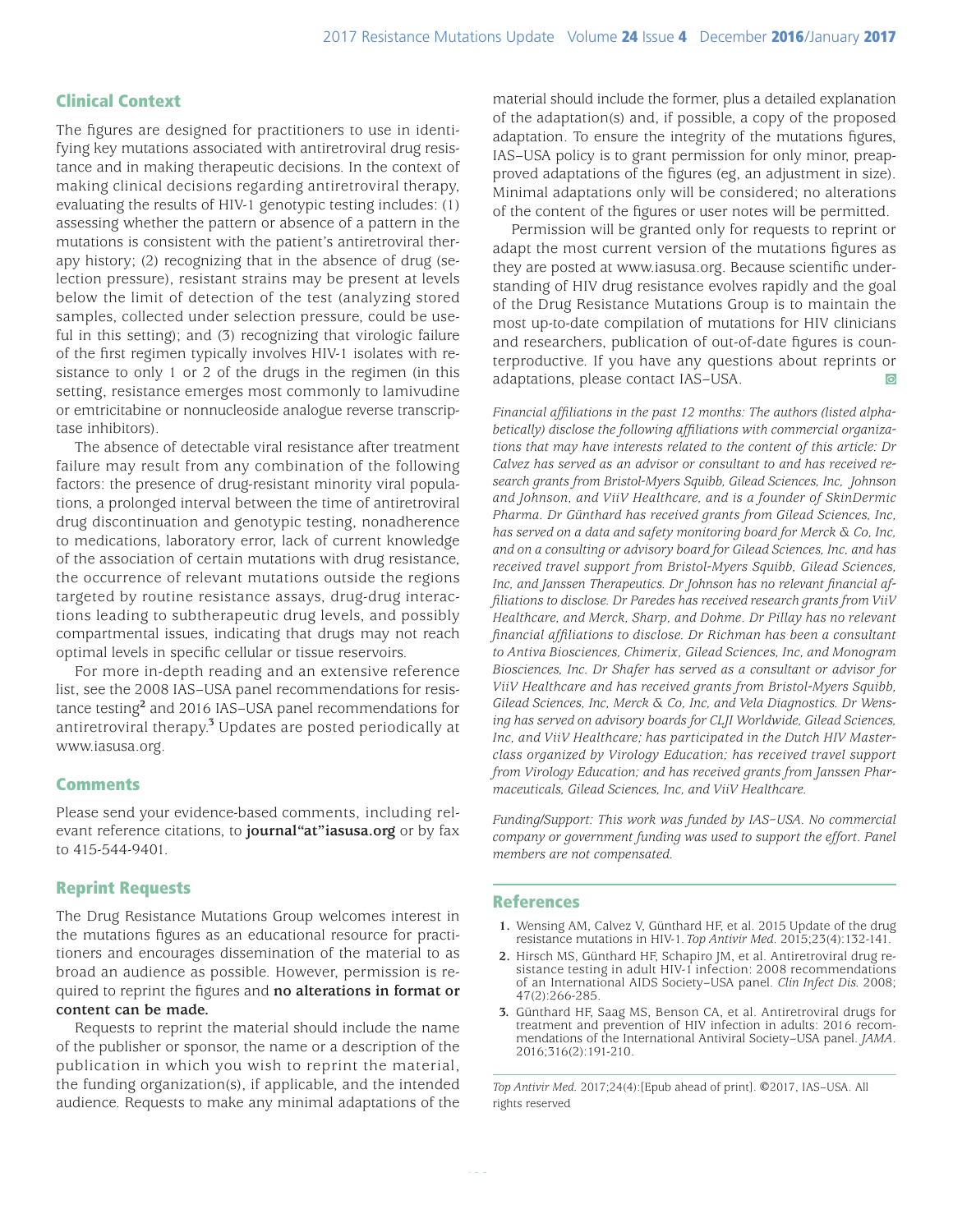#### IAS–USA *Topics in Antiviral Medicine*

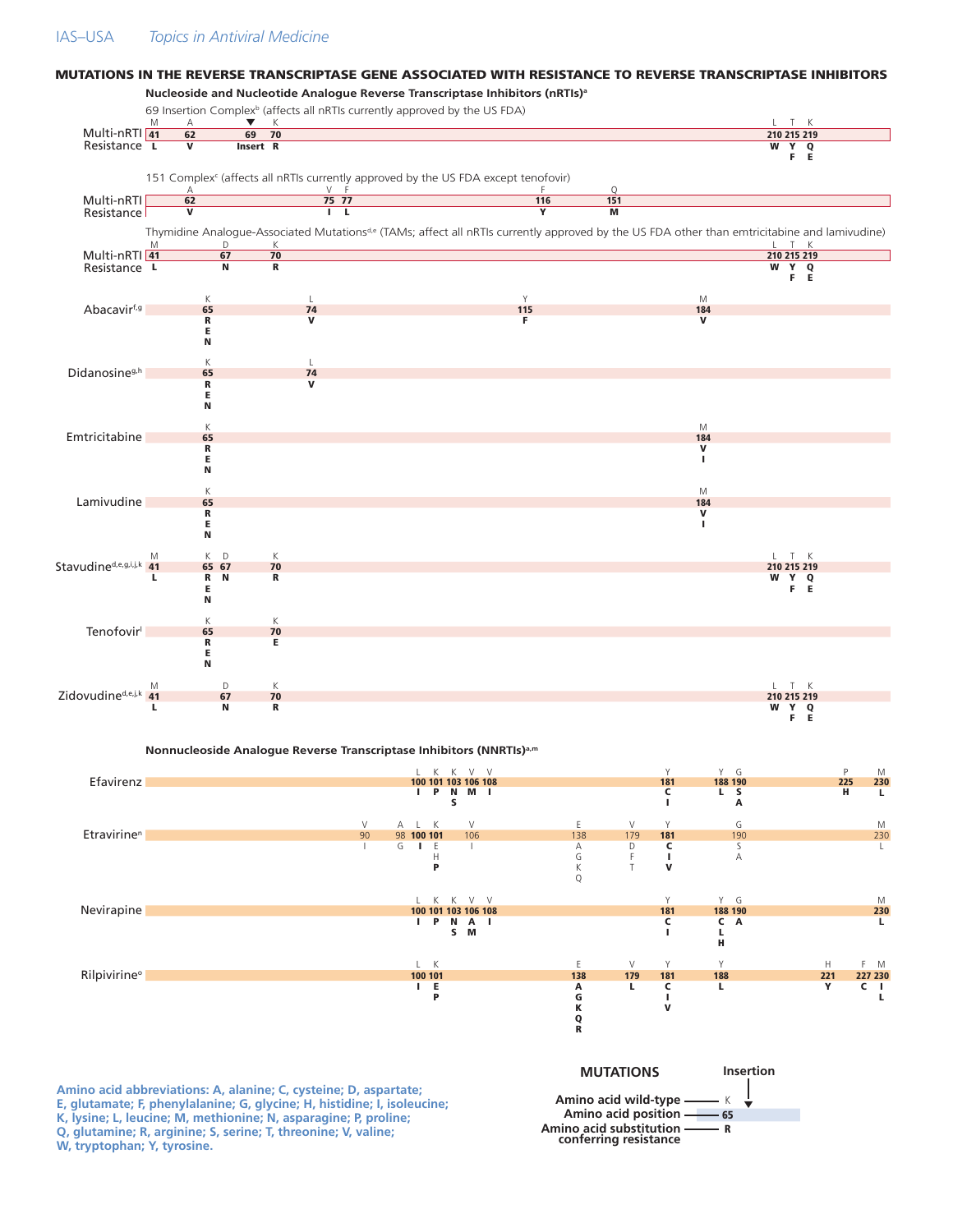

## MUTATIONS IN THE ENVELOPE GENE ASSOCIATED WITH RESISTANCE TO ENTRY INHIBITORS



## MUTATIONS IN THE INTEGRASE GENE ASSOCIATED WITH RESISTANCE TO INTEGRASE STRAND TRANSFER INHIBITORS'

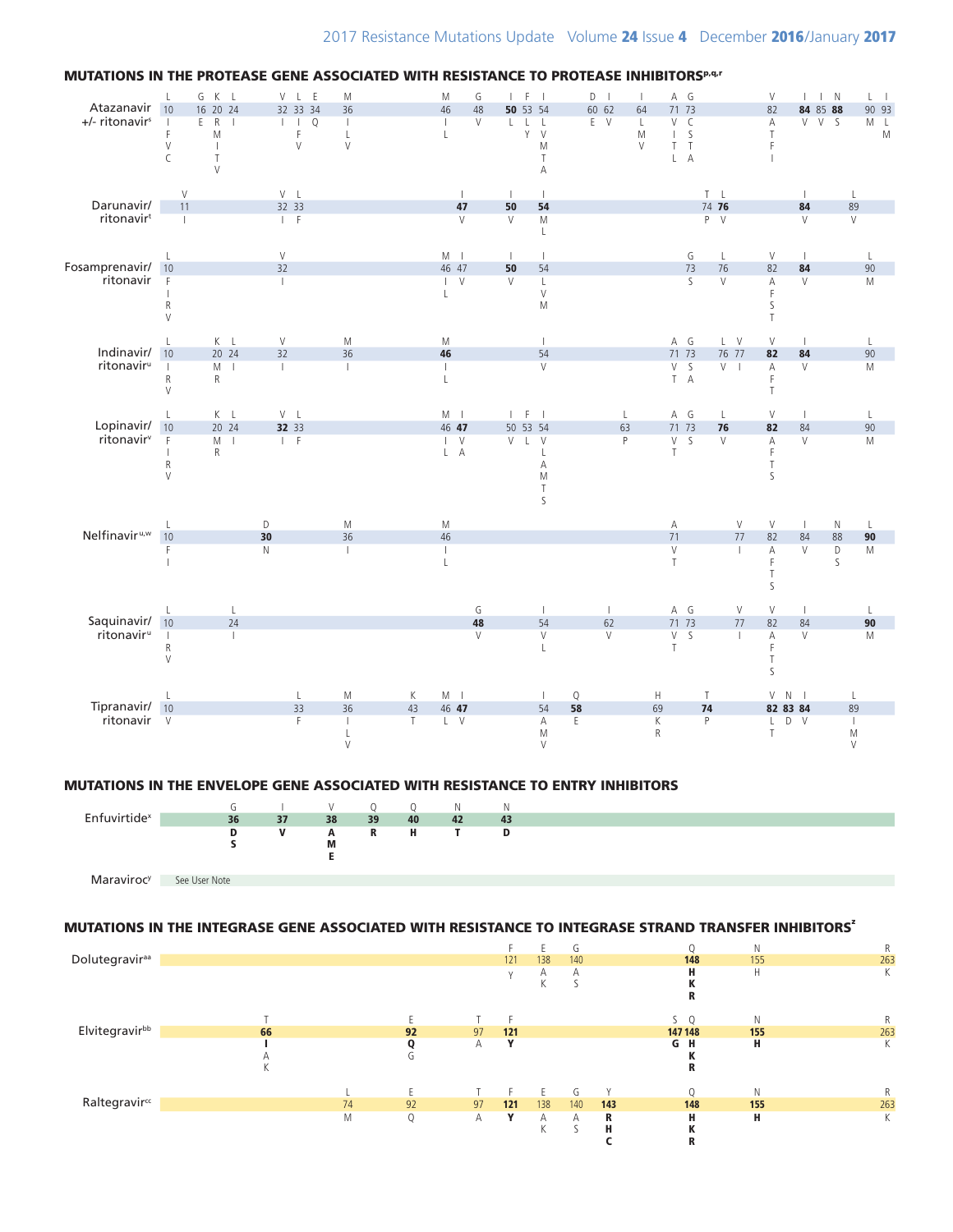#### User Notes

**a.** Some nucleoside (or nucleotide) analogue reverse transcriptase inhibitor (nRTI) mutations, like T215Y and H208Y, **1** may lead to viral hypersusceptibility to nonnucleoside analogue reverse transcriptase inhibitors (NNRTIs), including etravirine, **<sup>2</sup>** in nRTI-treated individuals. The presence of these mutations may improve subsequent virologic response to NNRTI-containing regimens (nevirapine or efavirenz) in NNRTI-naive individuals, **3-7** although no clinical data exist for improved response to etravirine in NNRTI-experienced individuals. Mutations at the C-terminal reverse transcriptase domains (amino acids 293-560) outside of regions depicted on the figure bars may prove to be important for nRTI and NNRTI HIV-1 drug resistance. The clinical relevance of these connection domain mutations arises mostly in conjunction with thymidine analogue–associated mutations (TAMs) and M184V and they have not been associated with increased rates of virologic failure of etravirine or rilpivirine in clinical trials. **8-10** K65E/N variants are increasingly reported in patients experiencing treatment failure with tenofovir, stavudine, or didanosine. K65E usually occurs in mixtures with wild type. K65N gives an approximately 4-fold decrease in susceptibility. Patient-derived viruses with K65E and site-directed mutations replicate very poorly in vitro; as such, no susceptibility testing can be performed. **11,12** 

**b.** The 69 insertion complex consists of a substitution at codon 69 (typically T69S) and an insertion of 2 or more amino acids (S-S, S-A, S-G, or others). The 69 insertion complex is associated with resistance to all nRTIs currently approved by the US Food and Drug Administration (FDA) when present with 1 or more TAMs at codons 41, 210, or 215. **<sup>13</sup>**Some other amino acid changes from the wild-type T at codon 69 without the insertion may be associated with broad nRTI resistance.

**c.** Tenofovir retains activity against the Q151M complex of mutations.**13** Q151M is the most important mutation in the complex (ie, the other mutations in the complex [A62V, V75I, F77L, and F116Y] in isolation may not reflect multidrug resistance).

**d.** Mutations known to be selected by TAMs (ie, M41L, D67N, K70R, L210W, T215Y/F, and K219Q/E) also confer reduced susceptibility to all currently approved nRTIs**<sup>14</sup>** except emtricitabine and lamivudine, which in fact reverse the magnitude of resistance and are recommended with tenofovir or zidovudine in the presence of TAMS. The degree to which cross-resistance is observed depends on the specific mutations and number of mutations involved. **15-18**

**e.** Although reverse transcriptase changes associated with the E44D and V118I mutations may have an accessory role in increased resistance to nRTIs in the presence of TAMs, their clinical relevance is very limited. **19-21**

**f.** The M184V mutation alone does not appear to be associated with a reduced virologic response to abacavir in vivo. When associated with TAMs, M184V increases abacavir resistance. **22,23**

**g.** As with tenofovir, the K65R mutation may be selected by didanosine, abacavir, or stavudine (particularly in patients with nonsubtype-B clades) and is associated with decreased viral susceptibility to these drugs. **22,24,25** Data are lacking on the potential negative impact of K65R on clinical response to didanosine.

**h.** The presence of 3 of the following mutations—M41L, D67N, L210W, T215Y/F, K219Q/E—is associated with resistance to didanosine. **<sup>26</sup>** The presence of K70R or M184V alone does not decrease virologic response to didanosine. **27**

**i.** K65R is selected frequently (4%−11%) in patients with some nonsubtype-B clades for whom stavudine-containing regimens are failing in the absence of tenofovir.**28,29**

**j.** The presence of M184V appears to delay or prevent emergence of TAMs.**30** This effect may be overcome by an accumulation of TAMs or other mutations.

**k.** The T215A/C/D/E/G/H/I/L/N/S/V substitutions are revertant mutations at codon 215 that confer increased risk of virologic failure of zidovudine or stavudine in antiretroviral-naive patients.**31,32** The T215Y mutant may emerge quickly from one of these mutations in the presence of zidovudine or stavudine.**<sup>33</sup>**

**l.** The presence of K65R is associated with a reduced virologic response to tenofovir.**13** A reduced response also occurs in the presence of 3 or more TAMs inclusive of either M41L or L210W.**13** The presence of TAMs or combined treatment with zidovudine prevents the emergence of K65R in the presence of tenofovir.**34-36** There are no data to indicate differences in resistance patterns between tenofovir disoproxil fumarate and tenofovir alafenamide because the active drug component in both formulations is tenofovir.

**m.** There is no evidence for the utility of efavirenz, nevirapine, or rilpivirine in patients with NNRTI resistance. **37**

**n.** Resistance to etravirine has been extensively studied only in the context of coadministration with ritonavir-boosted darunavir. In this context, mutations associated with virologic outcome have been assessed and their relative weights (or magnitudes of impact) assigned. In addition, phenotypic cutoff values have been calculated, and assessment of genotype-phenotype correlations from a large clinical database have determined relative importance of the various mutations. These 2 approaches are in agreement for many, but not all, mutations and weights. **38-40** The single mutations L100I, K101P, and Y181C/I/V have a high relative weight with regard to reduced susceptibility and reduced clinical response compared with other mutations. **41,42** The presence of K103N alone does not affect etravirine response. **<sup>42</sup>** Accumulation of several mutations results in greater reductions in susceptibility and virologic response than do single mutations. **43-45**

**o.** Fifteen mutations have been associated with decreased rilpivirine susceptibility (K101E/P, E138A/G/K/Q/R, V179L, Y181C/I/V, H221Y, F227C, and M230I/L). **46-48** A 16th mutation, Y188L, reduces rilpivirine susceptibility 6 fold. **<sup>48</sup>** K101P and Y181I/V reduce rilpivirine susceptibility approximately 50 fold and 15 fold, respectively, but are not commonly observed in patients receiving rilpivirine. **49-51** Mutations at position 138 (most notably 138A) may occur as natural polymorphisms, especially in non-B subtypes. **<sup>52</sup>** K101E, E138K, and Y181C, each of which reduces rilpivirine susceptibility 2.5 fold to 3 fold, occur commonly in patients receiving rilpivirine. E138K and to a lesser extent K101E usually occur in combination with the nRTI resistance– associated mutation M184I, which alone does not reduce rilpivirine susceptibility. When M184I is combined with E138K or K101E, rilpivirine susceptibility is reduced about 7 fold and 4.5 fold, respectively. **51,53-55** The combinations of reverse transcriptase–associated mutations L100I plus K103N/S and L100I plus K103R plus V179D were strongly associated with reduced susceptibility to rilpivirine. However, for isolates harboring the K103N/R/S or V179D as single mutations, no reduction in susceptibility was detected. **48,56**

**p.** Often, numerous mutations are necessary to substantially impact virologic response to a ritonavir-boosted protease inhibitor (PI). **<sup>57</sup>** In some specific circumstances, atazanavir might be used unboosted. In such cases, the mutations that are selected are the same as with ritonavirboosted atazanavir, but the relative frequency of mutations may differ.

**q.** Resistance mutations in the protease gene are classified as "major" or "minor." Major mutations in the protease gene (positions in bold type) are defined as those selected first in the presence of the drug or those substantially reducing drug susceptibility. These mutations tend to be the primary contact residues for drug binding and may also be associated with reductions in virologic responses to therapy. Minor mutations generally emerge later than major mutations and by themselves do not have a substantial effect on phenotype. They may improve replication of viruses containing major mutations. So minor mutations are present as common polymorphic changes in HIV-1 nonsubtype-B clades. Mutations in *gag* cleavage sites may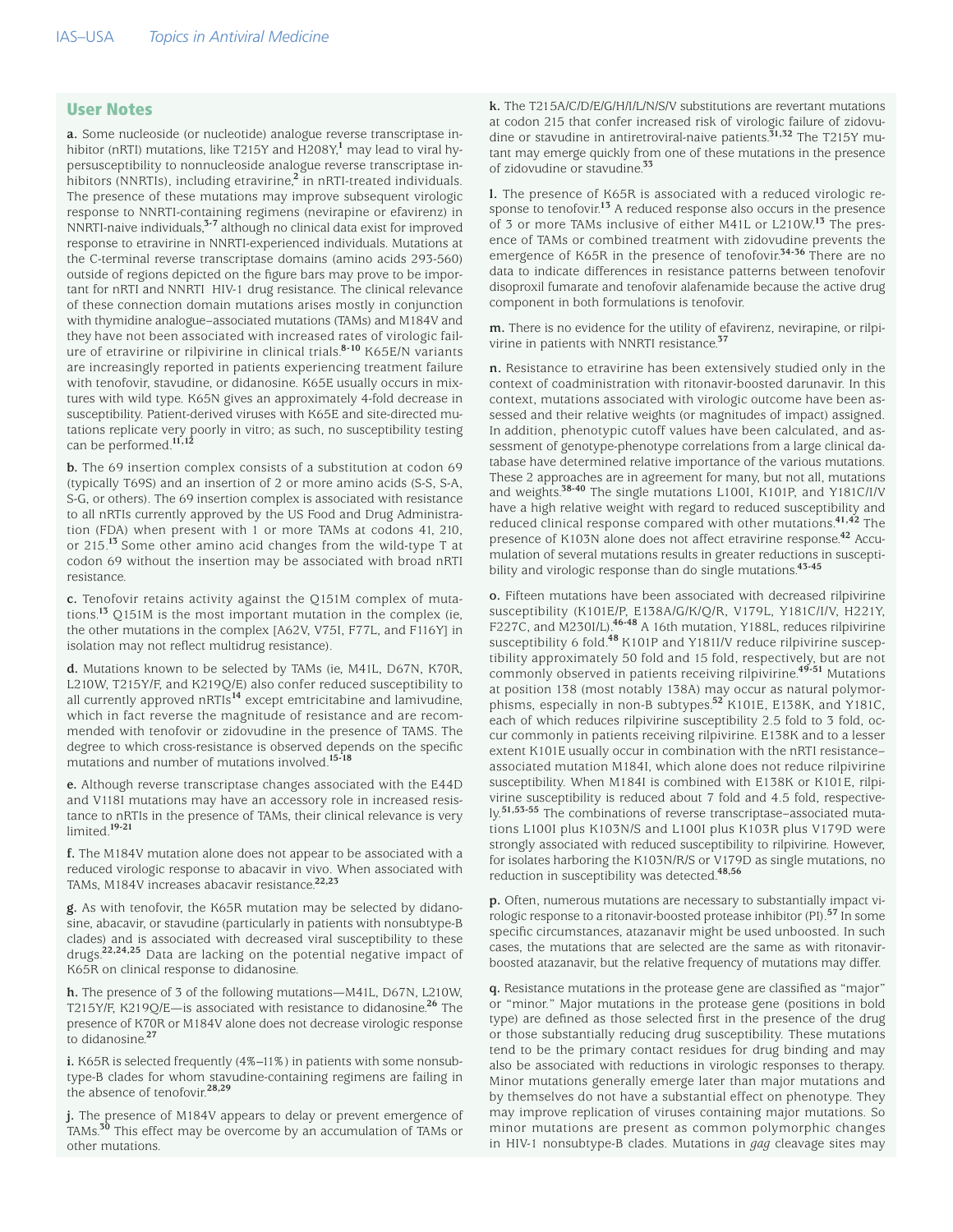confer resistance to all PIs and may emerge before mutations in protease. A large proportion of virus samples from patients with confirmed virologic failure on a PI-containing regimen is not found to have PI resistance–associated mutations. Preliminary data from recent studies suggest that several mutations in the Gag protein**58** may be responsible for reduced PI susceptibility in a subset of these patients.

**r.** Ritonavir is not listed separately, as it is currently used only at low doses as a pharmacologic booster of other PIs.

**s.** Many mutations are associated with atazanavir resistance. Their impacts differ, with I50L, I84V, and N88S having the greatest effect. Higher atazanavir levels obtained with ritonavir boosting increase the number of mutations required for loss of activity. The presence of M46I plus L76V might increase susceptibility to atazanavir when no other related mutations are present. **59**

**t.** HIV-1 RNA response to ritonavir-boosted darunavir correlates with baseline susceptibility and the presence of several specific PI resistance–associated mutations. Reductions in response are associated with increasing numbers of the mutations indicated in the figure bar. The negative impact of the protease mutations I47V, I54M, T74P, and I84V and the positive impact of the protease mutation V82A on virologic response to ritonavir-boosted darunavir were shown in 2 data sets independently.<sup>60,61</sup> Some of these mutations appear to have a greater effect on susceptibility than others (eg, I50V vs V11I). The presence at baseline of 2 or more of the substitutions V11I, V32I, L33F, I47V, I50V, I54L or M, T74P, L76V, I84V or L89V was associated with a decreased virologic response to ritonavir-boosted darunavir.**<sup>62</sup>**

**u.** The mutations depicted on the figure bar cannot be considered comprehensive because little relevant research has been reported in recent years to update the resistance and cross-resistance patterns for this drug.

**v.** In PI-experienced patients, the accumulation of 6 or more of the mutations indicated on the figure bar is associated with a reduced virologic response to ritonavir-boosted lopinavir. **63,64** The product information states that accumulation of 7 or 8 mutations confers resistance to the drug. **<sup>65</sup>** However, there is emerging evidence that specific mutations, most notably I47A (and possibly I47V) and V32I, are associated with high-level resistance. **66-68** The addition of L76V to 3 PI resistance–associated mutations substantially increases resistance to ritonavir-boosted lopinavir. **59**

**w.** In some nonsubtype-B HIV-1, D30N is selected less frequently than are other PI resistance–associated mutations. **69**

**x.** Resistance to enfuvirtide is associated primarily with mutations in the first heptad repeat (HR1) region of the gp41 envelope gene. However, mutations or polymorphisms in other regions of the envelope (eg, the HR2 region or those yet to be identified) as well as coreceptor usage and density may affect susceptibility to enfuvirtide. **70-72**

**y.** The activity of CC chemokine receptor 5 (CCR5) antagonists is limited to patients with virus that uses only CCR5 for entry (R5 virus). Viruses that use both CCR5 and CXC chemokine receptor 4 (CXCR4; termed dual/mixed [D/M] virus) or only CXCR4 (X4 virus) do not respond to treatment with CCR5 antagonists. Virologic failure of these drugs is frequently associated with outgrowth of D/M or X4 virus from a preexisting minority population present at levels below the limit of assay detection. Mutations in HIV-1 gp120 that allow the virus to bind to the drug-bound form of CCR5 have been described in viruses from some patients whose virus remained R5 after virologic failure of a CCR5 antagonist. Most of these mutations are found in the V3 loop, the major determinant of viral tropism. **<sup>73</sup>** There is as yet no consensus on specific signature mutations for CCR5 antagonist resistance, so they are not depicted in the figure. Some CCR5 antagonist–resistant viruses selected in vitro have shown mutations in gp41 without mutations in V3**74**; the clinical significance of such mutations is not yet known.

**z.** In site-directed mutants and clinical isolates, the mutation F121Y has a profound effect on susceptibility to elvitegravir and raltegravir and to a lesser extent to dolutegravir. Mutation R263K can be selected in vivo during treatment with dolutegravir and raltegravir and results in a 2- to 5-fold reduction in susceptibility to dolutegravir, elvitegravir, and raltegravir. **75-80**

**aa.** Several mutations are required in HIV integrase to confer high-level resistance to dolutegravir.**81** Cross-resistance studies with raltegravirand elvitegravir-resistant viruses indicate that Q148H/R and G140S in combination with mutations L74I/M, E92Q, T97A, E138A/K, G140A, or N155H are associated with 5-fold to 20-fold reduced dolutegravir susceptibility**82** and reduced virologic suppression in patients. **83-86**

**bb.** Seven elvitegravir codon mutations have been observed in integrase strand transfer inhibitor treatment–naive and –experienced patients in whom therapy is failing.**87-93** T97A, which may occur as a polymorphism,**94** results in only a 2-fold change in elvitegravir susceptibility and may require additional mutations for resistance.**92**,**93** The sequential use of elvitegravir and raltegravir (in either order) is not recommended because of cross-resistance between these drugs. **92**

**cc.** Raltegravir failure is associated with integrase mutations in at least 3 distinct, but not exclusive, genetic pathways defined by 2 or more mutations including (1) a signature (major) mutation at Q148H/K/R, N155H, or Y143R/H/C; and (2) 1 or more additional minor mutations. Minor mutations described in the Q148H/K/R pathway include L74M plus E138A, E138K, or G140S. The most common mutational pattern in this pathway is Q148H plus G140S, which also confers the greatest loss of drug susceptibility. Mutations described in the N155H pathway include this major mutation plus either L74M, E92Q, T97A, E92Q plus T97A, Y143H, G163K/R, V151I, or D232N. **<sup>95</sup>** The Y143R/H/C mutation is uncommon. **96-100** E92Q alone reduces susceptibility to elvitegravir more than 20 fold and causes limited (< 5 fold) cross-resistance to raltegravir. **101-103** N155H mutants tend to predominate early in the course of raltegravir failure, but are gradually replaced by viruses with higher resistance, often bearing mutations G140S plus Q148H/R/K, with continuing raltegravir treatment. **96**

## References to the User Notes

**1.** Clark SA, Shulman NS, Bosch RJ, Mellors JW. Reverse transcriptase mutations 118I, 208Y, and 215Y cause HIV-1 hypersusceptibility to nonnucleoside reverse transcriptase inhibitors. *AIDS*. 2006;20(7):981-984.

**2.** Picchio G, Vingerhoets J, Parkin N, Azijn H, de Bethune MP. Nucleoside-associated mutations cause hypersusceptibility to etravirine. *Antivir Ther.* 2008;13(Suppl 3):A25.

**3.** Shulman NS, Bosch RJ, Mellors JW, Albrecht MA, Katzenstein DA. Genetic correlates of efavirenz hypersusceptibility. *AIDS.* 2004;18(13): 1781-1785.

**4.** Demeter LM, DeGruttola V, Lustgarten S, et al. Association of efavirenz hypersusceptibility with virologic response in ACTG 368, a randomized trial of abacavir (ABC) in combination with efavirenz (EFV) and indinavir (IDV) in HIV-infected subjects with prior nucleoside analog experience. *HIV Clin Trials*. 2008;9(1):11-25.

**5.** Haubrich RH, Kemper CA, Hellmann NS, et al. The clinical relevance of non-nucleoside reverse transcriptase inhibitor hypersusceptibility: a prospective cohort analysis. *AIDS.* 2002;16(15):F33-F40.

**6.** Tozzi V, Zaccarelli M, Narciso P, et al. Mutations in HIV-1 reverse transcriptase potentially associated with hypersusceptibility to nonnucleoside reverse-transcriptase inhibitors: effect on response to efavirenz-based therapy in an urban observational cohort. *J Infect Dis.* 2004;189(9): 1688-1695.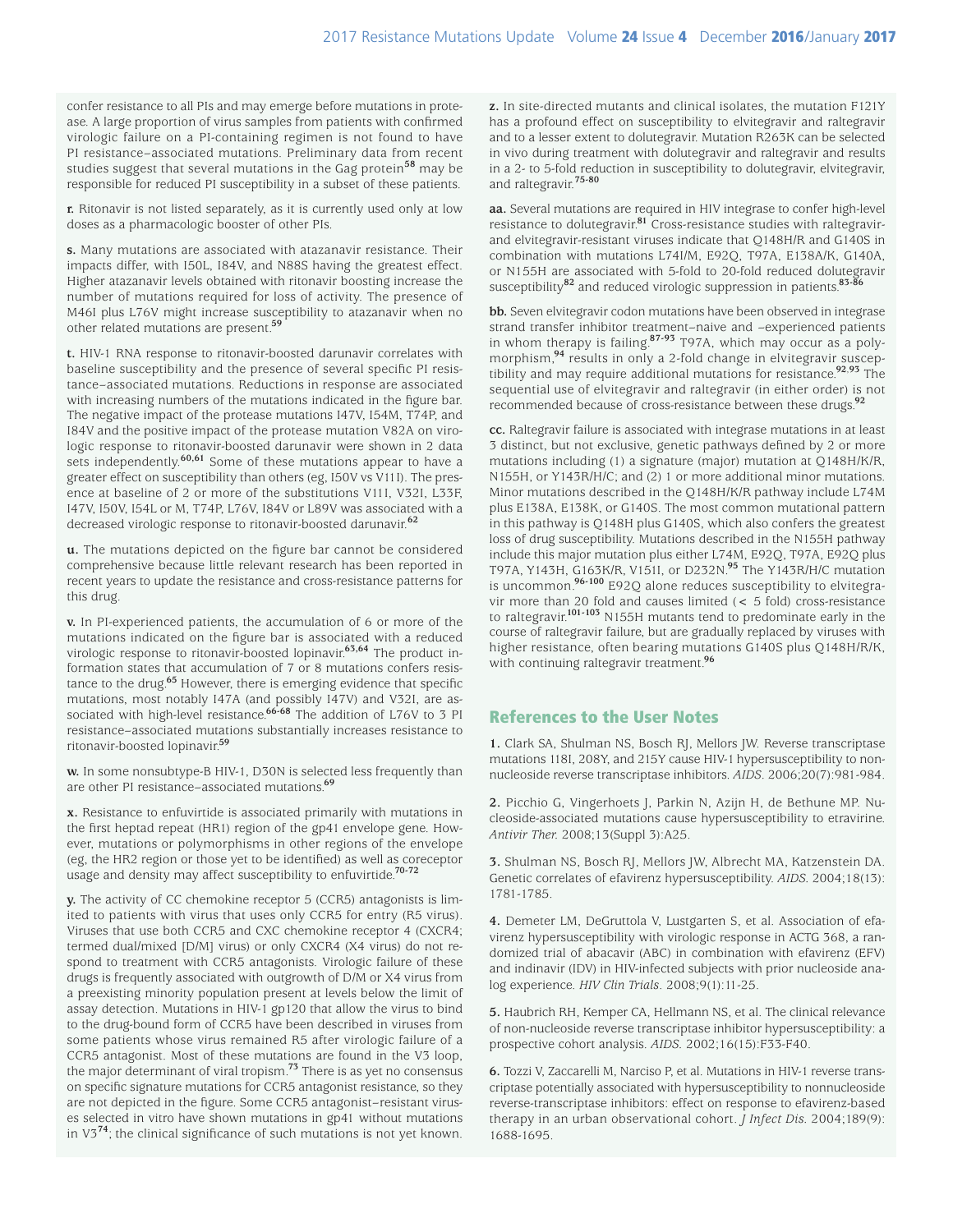**7.** Katzenstein DA, Bosch RJ, Hellmann N, et al. Phenotypic susceptibility and virological outcome in nucleoside-experienced patients receiving three or four antiretroviral drugs. *AIDS*. 2003;17(6):821-830.

**8.** von Wyl V, Ehteshami M, Demeter LM, et al. HIV-1 reverse transcriptase connection domain mutations: dynamics of emergence and implications for success of combination antiretroviral therapy. *Clin Infect Dis*. 2010;51(5):620-628.

**9.** Gupta S, Vingerhoets J, Fransen S, et al. Connection domain mutations in HIV-1 reverse transcriptase do not impact etravirine susceptibility and virologic responses to etravirine-containing regimens. *Antimicrob Agents Chemother.* 2011;55(6):2872-2879.

**10.** Rimsky L, Van Eygen V, Vingerhoets J, Leijskens E, Picchio G. Reverse transcriptase connection domain mutations were not associated with virological failure or phenotypic resistance in rilpivirinetreated patients from the ECHO and THRIVE Phase III trials (week 96 analysis). *Antivir Ther.* 2012;17(Suppl 1):A36.

**11.** Fourati S, Visseaux B, Armenia D, et al. Identification of a rare mutation at reverse transcriptase Lys65 (K65E) in HIV-1-infected patients failing on nucleos(t)ide reverse transcriptase inhibitors. *J Antimicrob Chemother.* 2013;68(10):2199-2204.

**12.** Chunduri H, Crumpacker C, Sharma PL. Reverse transcriptase mutation K65N confers a decreased replication capacity to HIV-1 in comparison to K65R due to a decreased RT processivity. *Virology.* 2011; 414(1):34-41.

**13.** Miller MD, Margot N, Lu B, et al. Genotypic and phenotypic predictors of the magnitude of response to tenofovir disoproxil fumarate treatment in antiretroviral-experienced patients. *J Infect Dis*. 2004; 189(5):837-846.

**14.** Whitcomb JM, Parkin NT, Chappey C, Hellman NS, Petropoulos CJ. Broad nucleoside reverse-transcriptase inhibitor cross-resistance in human immunodeficiency virus type 1 clinical isolates. *J Infect Dis.*  2003;188(7):992-1000.

**15.** Larder BA, Kemp SD. Multiple mutations in HIV-1 reverse transcriptase confer high-level resistance to zidovudine (AZT). *Science.* 1989; 246(4934):1155-1158.

**16.** Kellam P, Boucher CA, Larder BA. Fifth mutation in human immunodeficiency virus type 1 reverse transcriptase contributes to the development of high-level resistance to zidovudine. *Proc Natl Acad Sci USA.* 1992;89(5):1934-1938.

**17.** Calvez V, Costagliola D, Descamps D, et al. Impact of stavudine phenotype and thymidine analogues mutations on viral response to stavudine plus lamivudine in ALTIS 2 ANRS trial. *Antivir Ther.* 2002; 7(3):211-218.

**18.** Kuritzkes DR, Bassett RL, Hazelwood JD, et al. Rate of thymidine analogue resistance mutation accumulation with zidovudine- or stavudine-based regimens. *JAIDS*. 2004;36(1):600-603.

**19.** Romano L, Venturi G, Bloor S, et al. Broad nucleoside-analogue resistance implications for human immunodeficiency virus type 1 reverse-transcriptase mutations at codons 44 and 118. *J Infect Dis.* 2002;185(7):898-904.

**20.** Walter H, Schmidt B, Werwein M, Schwingel E, Korn K. Prediction of abacavir resistance from genotypic data: impact of zidovudine and lamivudine resistance in vitro and in vivo. *Antimicrob Agents Chemother.* 2002;46(1):89-94.

**21.** Mihailidis C, Dunn D, Pillay D, Pozniak A. Effect of isolated V118I mutation in reverse transcriptase on response to first-line antiretroviral therapy. *AIDS.* 2008;22(3):427-430.

**22.** Harrigan PR**,** Stone C, Griffin P, et al. Resistance profile of the human immunodeficiency virus type 1 reverse transcriptase inhibitor abacavir (1592U89) after monotherapy and combination therapy. CNA2001 Investigative Group. *J Infect Dis*. 2000;181(3):912-920.

**23.** Lanier ER, Ait-Khaled M, Scott J, et al. Antiviral efficacy of abacavir in antiretroviral therapy-experienced adults harbouring HIV-1 with specific patterns of resistance to nucleoside reverse transcriptase inhibitors. *Antivir Ther.* 2004;9(1):37-45.

**24.** Winters MA, Shafer RW, Jellinger RA, Mamtora G, Gingeras T, Merigan TC. Human immunodeficiency virus type 1 reverse transcriptase genotype and drug susceptibility changes in infected individuals receiving dideoxyinosine monotherapy for 1 to 2 years. *Antimicrob Agents Chemother.* 1997;41(4):757-762.

**25.** Svarovskaia ES, Margot NA, Bae AS, et al. Low-level K65R mutation in HIV-1 reverse transcriptase of treatment-experienced patients exposed to abacavir or didanosine. *JAIDS.* 2007;46(2):174-180.

**26.** Marcelin AG, Flandre P, Pavie J, et al. Clinically relevant genotype interpretation of resistance to didanosine. *Antimicrob Agents Chemother*. 2005;49(5):1739-1744.

**27.** Molina JM, Marcelin AG, Pavie J, et al. Didanosine in HIV-1-infected patients experiencing failure of antiretroviral therapy: a randomized placebo-controlled trial. *J Infect Dis.* 2005;191(6):840-847.

**28.** Hawkins CA, Chaplin B, Idoko J, et al. Clinical and genotypic findings in HIV-infected patients with the K65R mutation failing first-line antiretroviral therapy in Nigeria. *JAIDS.* 2009;52(2):228-234.

**29.** Wallis CL, Mellors JW, Venter WD, Sanne I, Stevens W. Varied patterns of HIV-1 drug resistance on failing first-line antiretroviral therapy in South Africa. *JAIDS.* 2010;53(4):480-484.

**30.** Kuritzkes DR, Quinn JB, Benoit SL, et al. Drug resistance and virologic response in NUCA 3001, a randomized trial of lamivudine (3TC) versus zidovudine (ZDV) versus ZDV plus 3TC in previously untreated patients. *AIDS*. 1996;10(9):975-981.

**31.** Violin M, Cozzi-Lepri A, Velleca R, et al. Risk of failure in patients with 215 HIV-1 revertants starting their first thymidine analog-containing highly active antiretroviral therapy. *AIDS*. 2004;18(2):227-235.

**32.** Chappey C, Wrin T, Deeks S, Petropoulos CJ. Evolution of amino acid 215 in HIV-1 reverse transcriptase in response to intermittent drug selection. *Antivir Ther*. 2003;8:S37.

**33.** Garcia-Lerma JG, MacInnes H, Bennett D, Weinstock H, Heneine W. Transmitted human immunodeficiency virus type 1 carrying the D67N or K219Q/E mutation evolves rapidly to zidovudine resistance in vitro and shows a high replicative fitness in the presence of zidovudine. *J Virol.* 2004;78(14):7545-7552.

**34.** Parikh UM, Zelina S, Sluis-Cremer N, Mellors JW. Molecular mechanisms of bidirectional antagonism between K65R and thymidine analog mutations in HIV-1 reverse transcriptase. *AIDS.* 2007;21(11): 1405-1414.

**35.** Parikh UM, Barnas DC, Faruki H, Mellors JW. Antagonism between the HIV-1 reverse-transcriptase mutation K65R and thymidineanalogue mutations at the genomic level. *J Infect Dis.* 2006;194(5): 651-660.

**36.** von Wyl V, Yerly S, Böni J, et al. Factors associated with the emergence of K65R in patients with HIV-1 infection treated with combination antiretroviral therapy containing tenofovir. *Clin Infect Dis.* 2008;46(8):1299-1309.

**37.** Antinori A, Zaccarelli M, Cingolani A, et al. Cross-resistance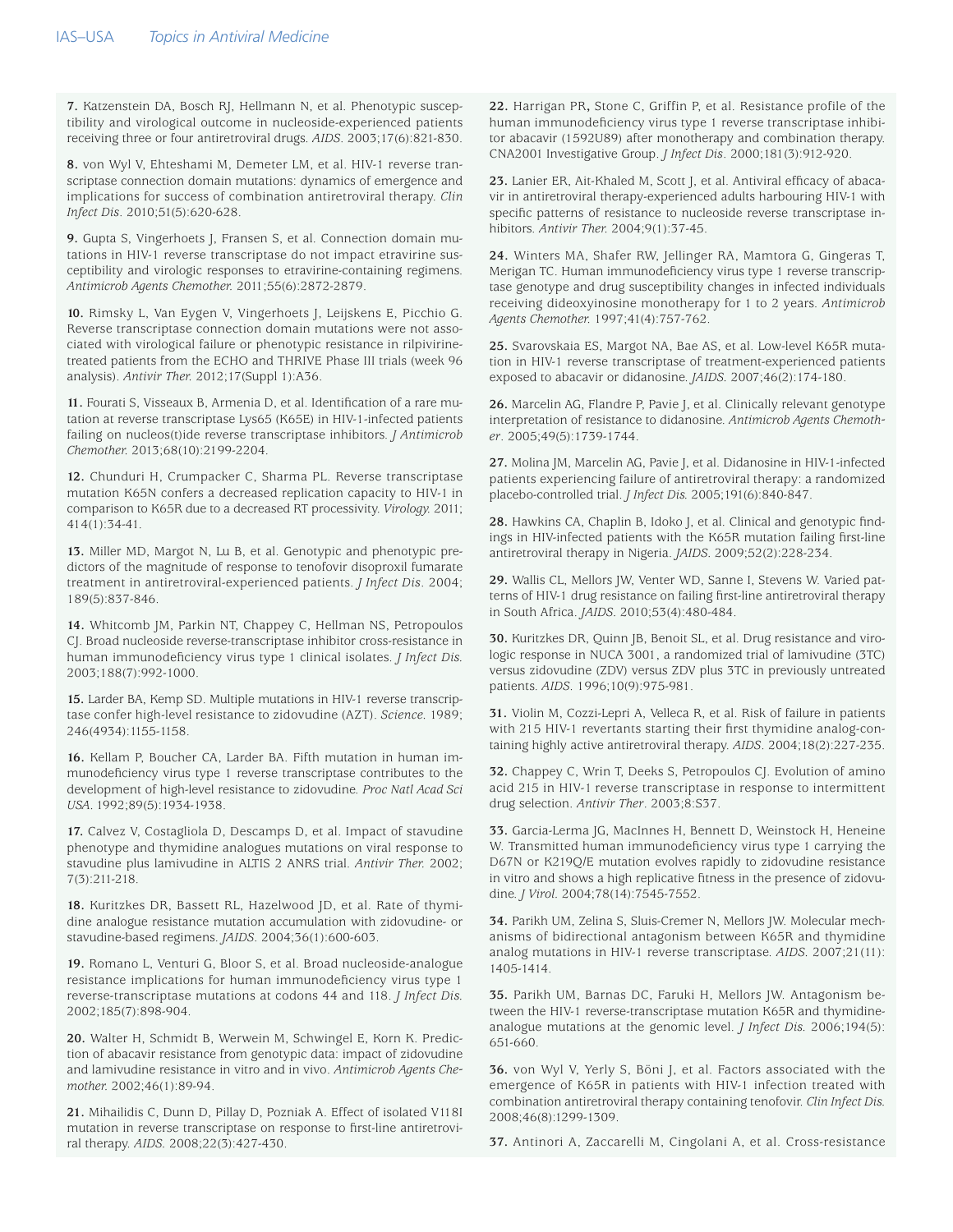among nonnucleoside reverse transcriptase inhibitors limits recycling efavirenz after nevirapine failure. *AIDS Res Hum Retroviruses.* 2002; 18(12):835-838.

**38.** Benhamida J, Chappey C, Coakley E, Parkin NT. HIV-1 genotype algorithms for prediction of etravirine susceptibility: novel mutations and weighting factors identified through correlations to phenotype. *Antivir Ther.* 2008;13(Suppl 3):A142.

**39.** Coakley E, Chappey C, Benhamida J, et al. Biological and clinical cut-off analyses for etravirine in the PhenoSense HIV assay. *Antivir Ther*. 2008;13(Suppl 3):A134.

**40.** Vingerhoets J, Tambuyzer L, Azijn H, et al. Resistance profile of etravirine: combined analysis of baseline genotypic and phenotypic data from the randomized, controlled Phase III clinical studies. *AIDS.* 2010;24(4):503-514.

**41.** Haddad M, Stawiski E, Benhamida J, Coakley E. Improved genotypic algorithm for predicting etravirine susceptibility: comprehensive list of mutations identified through correlation with matched phenotype. 17th Conference on Retroviruses and Opportunistic Infections (CROI). February 16-19, 2010; San Francisco, California.

**42.** Etravirine [prescribing information]. 2013. Titusville, NJ, Janssen Therapeutics*.*

**43.** Scherrer AU**,** Hasse B, Von Wyl V, et al. Prevalence of etravirine mutations and impact on response to treatment in routine clinical care: the Swiss HIV Cohort Study (SHCS). *HIV Med.* 2009;10(10):647-656.

**44.** Tambuyzer L, Nijs S, Daems B, Picchio G, Vingerhoets J. Effect of mutations at position E138 in HIV-1 reverse transcriptase on phenotypic susceptibility and virologic response to etravirine. *JAIDS.* 2011; 58(1):18-22.

**45.** Tudor-Williams G, Cahn P, Chokephaibulkit K, et al. Etravirine in treatment-experienced, HIV-1-infected children and adolescents: 48 week safety, efficacy and resistance analysis of the phase II PIANO study. *HIV Med*. 2014;15(9):513-524.

**46.** Rilpivirine [prescribing information]. 2015.Titusville, NJ, Janssen Therapeutics.

**47.** Azijn H, Tirry I, Vingerhoets J, et al. TMC278, a next-generation nonnucleoside reverse transcriptase inhibitor (NNRTI), active against wild-type and NNRTI-resistant HIV-1. *Antimicrob Agents Chemother.* 2010;54(2):718-727.

**48.** Picchio GR**,** Rimsky LT, Van Eygen V, Haddad M, Napolitano LA, Vingerhoets J. Prevalence in the USA of rilpivirine resistance-associated mutations in clinical samples and effects on phenotypic susceptibility to rilpivirine and etravirine. *Antivir Ther.* 2014;19(8):819-823.

**49.** Cohen CJ**,** Andrade-Villanueva J, Clotet B, et al. Rilpivirine versus efavirenz with two background nucleoside or nucleotide reverse transcriptase inhibitors in treatment-naive adults infected with HIV-1 (THRIVE): a phase 3, randomised, non-inferiority trial. *Lancet.* 2011; 378(9787):229-237.

**50.** Molina JM, Cahn P, Grinsztejn B, et al. Rilpivirine versus efavirenz with tenofovir and emtricitabine in treatment-naive adults infected with HIV-1 (ECHO): a phase 3 randomised double-blind active-controlled trial. *Lancet*. 2011;378(9787):238-246.

**51.** Rimsky L, Vingerhoets J, Van Eygen V, et al. Genotypic and phenotypic characterization of HIV-1 isolates obtained from patients on rilpivirine therapy experiencing virologic failure in the phase 3 ECHO and THRIVE studies: 48-week analysis. *JAIDS*. 2012;59(1):39-46.

**52.** Hofstra M, Sauvageot N, Albert J, et al. Transmission of HIV drug resistance and the predicted effect on current first-line regimens in Europe*. Clin Infect Dis*. 2016;62(5):655-663.

**53.** Kulkarni R, Babaoglu K, Lansdon EB, et al. The HIV-1 reverse transcriptase M184I mutation enhances the E138K-associated resistance to rilpivirine and decreases viral fitness. *JAIDS.* 2012;59(1):47-54.

**54.** Hu Z, Kuritzkes DR. Interaction of reverse transcriptase (RT) mutations conferring resistance to lamivudine and etravirine: effects on fitness and RT activity of human immuno deficiency virus type 1. *J Virol*. 2011;85(21):11309-11314.

**55.** Xu HT, Asahchop EL, Oliveira M, et al. Compensation by the E138K mutation in HIV-1 reverse transcriptase for deficits in viral replication capacity and enzyme processivity associated with the M184I/V mutations. *J Virol.* 2011;85(21):11300-11308.

**56.** Haddad M, Napolitano LA, Frantzell A, et al. Combinations of HIV-1 reverse transcriptase mutations L100I + K103N/S and L100I + K103R + V179D reduce susceptibility to rilpivirine [Abstract H-677]. 53rd Interscience Conference on Antimicrobial Agents and Chemotherapy (ICAAC). September 10-13, 2013; Denver, Colorado

**57.** Hirsch MS, Günthard HF, Schapiro JM, et al. Antiretroviral drug resistance testing in adult HIV-1 infection: 2008 recommendations of an International AIDS Society–USA panel. *Clin Infect Dis*. 2008;47(2): 266-285.

**58.** Fun A, Wensing AM, Verheyen J, Nijhuis M. Human immunodeficiency virus Gag and protease: partners in resistance. *Retrovirology.*  2012;9:63.

**59.** Young TP, Parkin NT, Stawiski E, et al. Prevalence, mutation patterns, and effects on protease inhibitor susceptibility of the L76V mutation in HIV-1 protease. *Antimicrob Agents Chemother.* 2010;54(11): 4903-4906.

**60.** De Meyer S, Descamps D, Van Baelen B, et al. Confirmation of the negative impact of protease mutations I47V, I54M, T74P and I84V and the positive impact of protease mutation V82A on virological response to darunavir/ritonavir. *Antivir Ther.* 2009;14(Suppl 1):A147.

**61.** Descamps D, Lambert-Niclot S, Marcelin AG, et al. Mutations associated with virological response to darunavir/ritonavir in HIV-1-infected protease inhibitor-experienced patients. *J Antimicrob Chemother*. 2009; 63(3):585-592.

**62.** Darunavir [prescribing information]. 2015. Titusville, NJ, Janssen Therapeutics..

**63.** Masquelier B, Breilh D, Neau D, et al. Human immunodeficiency virus type 1 genotypic and pharmacokinetic determinants of the virological response to lopinavir-ritonavir-containing therapy in protease inhibitor-experienced patients. *Antimicrob Agents Chemother*. 2002; 46(9):2926-2932.

**64.** Kempf DJ, Isaacson JD, King MS, et al. Identification of genotypic changes in human immunodeficiency virus protease that correlate with reduced susceptibility to the protease inhibitor lopinavir among viral isolates from protease inhibitor-experienced patients. *J Virol.* 2001;75(16):7462-7469.

**65.** Lopinavir/ritonavir [prescribing information]. 2015. Abbott Park, IL, AbbVie Inc.

**66.** Mo H, King MS, King K, Molla A, Brun S, Kempf DJ. Selection of resistance in protease inhibitor-experienced, human immunodeficiency virus type 1-infected subjects failing lopinavir- and ritonavirbased therapy: mutation patterns and baseline correlates. *J Virol.* 2005; 79(6):3329-3338.

**67.** Friend J, Parkin N, Liegler T, Martin JN, Deeks SG. Isolated lopinavir resistance after virological rebound of a ritonavir/lopinavir-based regimen. *AIDS.* 2004;18(14):1965-1966.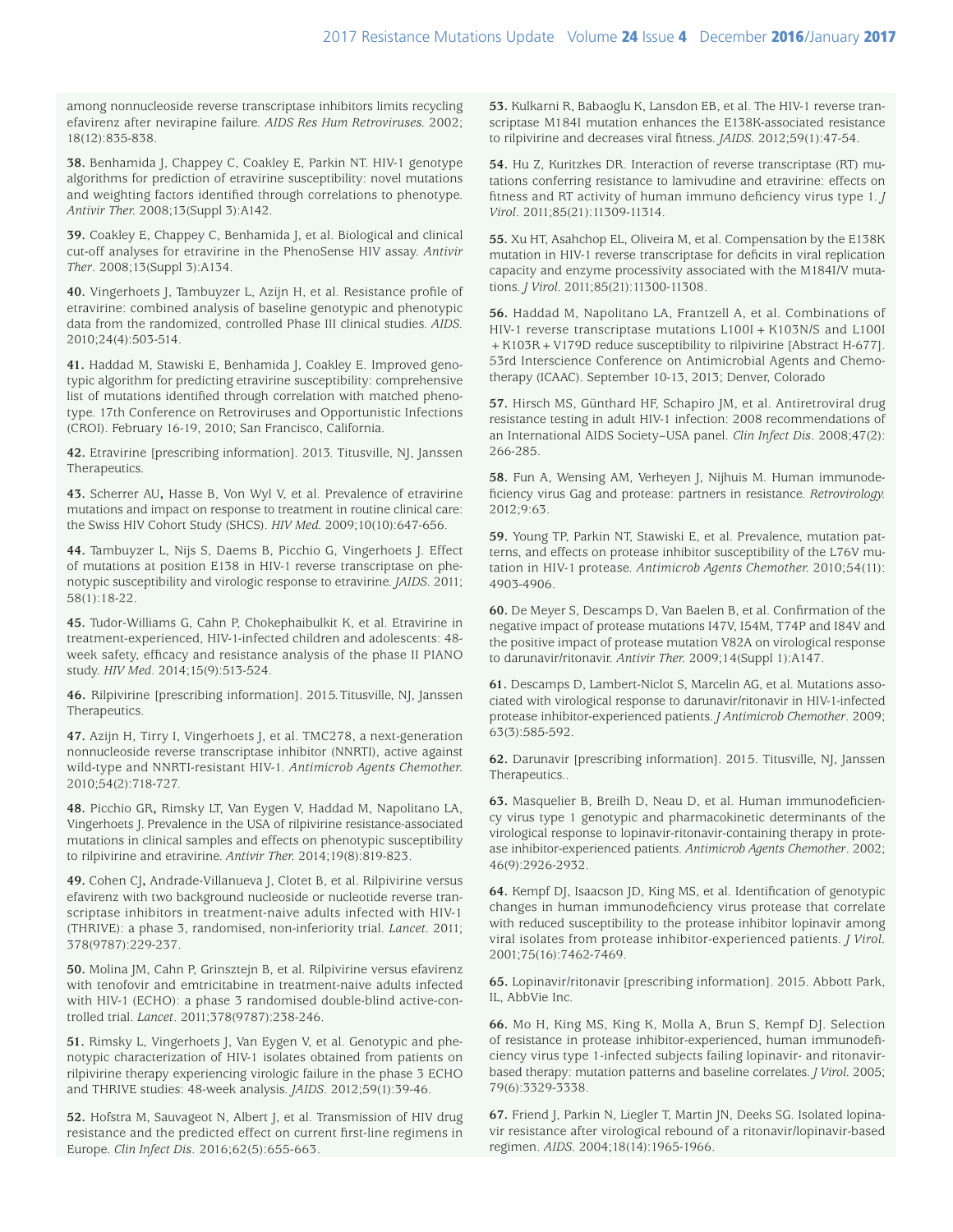**68.** Kagan RM, Shenderovich M, Heseltine PN, Ramnarayan K. Structural analysis of an HIV-1 protease I47A mutant resistant to the protease inhibitor lopinavir. *Protein Sci*. 2005;14(7):1870-1878.

**69.** Gonzalez LM, Brindeiro RM, Aguiar RS, et al. Impact of nelfinavir resistance mutations on in vitro phenotype, fitness, and replication capacity of human immunodeficiency virus type 1 with subtype B and C proteases. *Antimicrob Agents Chemother.* 2004;48(9):3552-3555.

**70.** Reeves JD, Gallo SA, Ahmad N, et al. Sensitivity of HIV-1 to entry inhibitors correlates with envelope/coreceptor affinity, receptor density, and fusion kinetics. *Proc Natl Acad Sci USA*. 2002;99(25):16249- 16254.

**71.** Reeves JD, Miamidian JL, Biscone MJ, et al. Impact of mutations in the coreceptor binding site on human immunodeficiency virus type 1 fusion, infection, and entry inhibitor sensitivity. *J Virol.* 2004;78(10): 5476-5485.

**72.** Xu L, Pozniak A, Wildfire A, et al. Emergence and evolution of enfuvirtide resistance following long-term therapy involves heptad repeat 2 mutations within gp41. *Antimicrob Agents Chemother.* 2005; 49(3):1113-1119.

**73.** Maraviroc [prescribing information]. 2015. Research Triangle Park, NC,ViiV Healthcare**.**

**74.** Anastassopoulou CG, Ketas TJ, Sanders RW, Klasse PJ, Moore JP. Effects of sequence changes in the HIV-1 gp41 fusion peptide on CCR5 inhibitor resistance. *Virology.* 2012;428(2):86-97.

**75.** Malet I, Gimferrer AL, Artese A, et al. New raltegravir resistance pathways induce broad cross-resistance to all currently used integrase inhibitors. *J Antimicrob Chemother.* 2014;69(8):2118-2122.

**76.** Cahn P, Pozniak AL, Mingrone H, et al. Dolutegravir versus raltegravir in antiretroviral-experienced, integrase-inhibitor-naive adults with HIV: week 48 results from the randomised, double-blind, noninferiority SAILING study. *Lancet*. 2013;382(9893):700-708.

**77.** Quashie PK, Mesplede T, Han YS, et al. Characterization of the R263K mutation in HIV-1 integrase that confers low-level resistance to the second-generation integrase strand transfer inhibitor dolutegravir. *J Virol.* 2012;86(5):2696-2705.

**78.** Souza Cavalcanti J, Minhoto LA, de Paula Ferreira JL, da Eira M, de Souza Dantas DS, de Macedo Brigido LF. In-vivo selection of the mutation F121Y in a patient failing raltegravir containing salvage regimen. *Antiviral Res.* 2012;95(1):9-11.

**79.** Margot NA, Hluhanich RM, Jones GS, et al. In vitro resistance selections using elvitegravir, raltegravir, and two metabolites of elvitegravir M1 and M4. *Antiviral Res.* 2012;93(2):288-296.

**80.** Brenner BG, Lowe M, Moisi D, et al. Subtype diversity associated with the development of HIV-1 resistance to integrase inhibitors. *J Med Virol*. 2011;83(5):751-759.

**81.** Frantzell A, Petropoulos C, Huang W. Dolutegravir resistance requires multiple primary mutations in HIV-1 integrase [CROI Abstract 121]. In Special Issue: Abstracts From the 2015 Conference on Retroviruses and Opportunistic Infections. *Top Antivir Med.* 2015; 23(e-1):51.

**82.** Kobayashi M, Yoshinaga T, Seki T, et al. In vitro antiretroviral properties of S/GSK1349572, a next-generation HIV integrase inhibitor. *Antimicrob Agents Chemother.* 2011;55(2):813-821.

**83.** Raffi F, Rachlis A, Stellbrink HJ, et al. Once-daily dolutegravir versus raltegravir in antiretroviral-naive adults with HIV-1 infection: 48 week results from the randomised, double-blind, non-inferiority

SPRING-2 study. *Lancet.* 2013;381(9868):735-743.

**84.** Eron JJ, Clotet B, Durant J, et al. Safety and efficacy of dolutegravir in treatment-experienced subjects with raltegravir-resistant HIV type 1 infection: 24-week results of the VIKING Study. *J Infect Dis*. 2013; 207(5):740-748.

**85.** Seki T, Suyama-Kagitani A, Kawauchi-Miki S, et al. Effects of raltegravir or elvitegravir resistance signature mutations on the barrier to dolutegravir resistance in vitro. *Antimicrob Agents Chemother.* 2015; 59(5):2596-2606.

**86.** DeAnda F, Hightower KE, Nolte RT, et al. Dolutegravir interactions with HIV-1 integrase-DNA: structural rationale for drug resistance and dissociation kinetics. *PLoS One.* 2013;8(10):e77448.

**87.** Goodman D, Hluhanich R, Waters J, et al. Integrase inhibitor resistance involves complex interactions among primary and second resistance mutations: a novel mutation L68V/I associates with E92Q and increases resistance. *Antivir Ther.* 2008;13(Suppl 3):A15.

**88.** Waters J, Margot N, Hluhanich R, et al. Evolution of resistance to the HIV integrase inhibitor (INI) elvitegravir can involve genotypic switching among primary INI resistance patterns. Fort Myers, FL. *Antivir Ther.* 2009;14(Supp 1):A137.

**89.** Doyle T, Dunn DT, Ceccherini-Silberstein F, et al. Integrase inhibitor (INI) genotypic resistance in treatment-naive and raltegravirexperienced patients infected with diverse HIV-1 clades. *J Antimicrob Chemother*. 2015;70(11):3080-3086.

**90.** Sax PE, DeJesus E, Mills A, et al. Co-formulated elvitegravir, cobicistat, emtricitabine, and tenofovir versus co-formulated efavirenz, emtricitabine, and tenofovir for initial treatment of HIV-1 infection: a randomised, double-blind, phase 3 trial, analysis of results after 48 weeks. *Lancet*. 2012;379(9835):2439-2448.

**91.** DeJesus E, Rockstroh J, Henry K, et al. Co-formulated elvitegravir, cobicistat, emtricitabine, and tenofovir disoproxil fumarate versus ritonavir-boosted atazanavir plus co-formulated emtricitabine and tenofovir disoproxil fumarate for initial treatment of HIV-1 infection: a randomised, double-blind, phase 3, non-inferiority trial. *Lancet*. 2012; 379(9835):2429-2438.

**92.** Abram ME, Hluhanich RM, Goodman DD, et al. Impact of primary elvitegravir resistance-associated mutations in HIV-1 integrase on drug susceptibility and viral replication fitness. *Antimicrob Agents Chemother*. 2013;57(6):2654-2663.

**93.** White K, Kulkarni R, Miller MD. Analysis of early resistance development at the first failure timepoint in elvitegravir/cobicistat/emtricitabine/tenofovir disoproxil fumarate-treated patients. *J Antimicrob Chemother*. 2015;70(9):2632-2638.

**94.** Scherrer AU, Yang WL, Kouyos RD, et al. Successful prevention of transmission of integrase resistance in the Swiss HIV Cohort Study. *J Infect Dis.* 2016;214(3):399-402.

**95.** Hazuda DF, Miller MD, Nguyen BY, Zhao J, for the P005 Study Team. Resistance to the HIV-integrase inhibitor raltegravir: analysis of protocol 005, a phase II study in patients with triple-class resistant HIV-1 infection. *Antivir Ther*. 2007;12:S10.

**96.** Gatell JM, Katlama C, Grinsztejn B, et al. Long-term efficacy and safety of the HIV integrase inhibitor raltegravir in patients with limited treatment options in a Phase II study. *JAIDS*. 2010;53(4):456-463.

**97.** Fransen S, Gupta S, Danovich R, et al. Loss of raltegravir susceptibility by human immunodeficiency virus type 1 is conferred via multiple nonoverlapping genetic pathways. *J Virol.* 2009;83(22): 11440-11446.